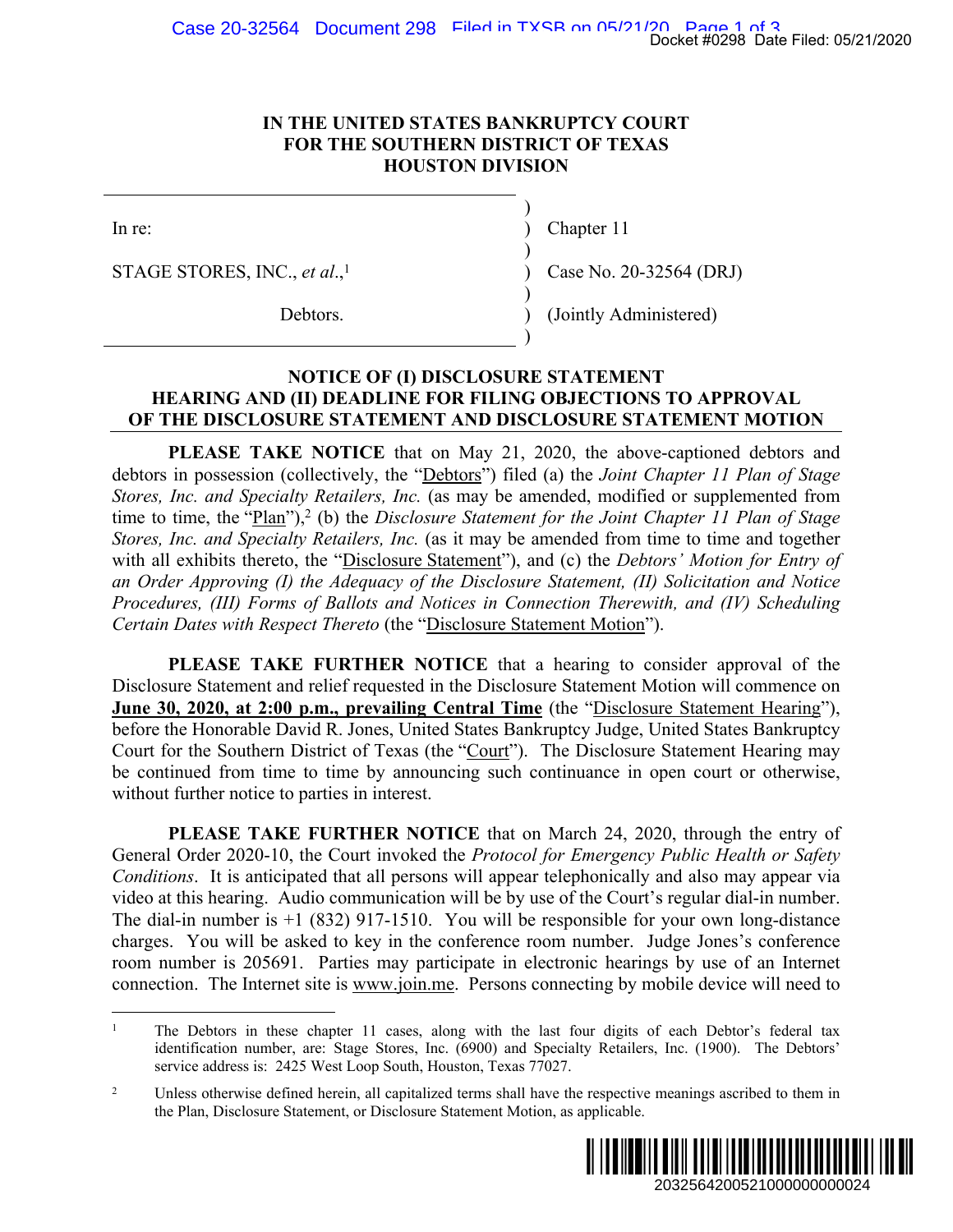download the free join.me application. Once connected to www.join.me, a participant must select "join a meeting." The code for joining this hearing before Judge Jones is "judgejones". The next screen will have a place for the participant's name in the lower left corner. Please complete the name and click "notify".

**PLEASE TAKE FURTHER NOTICE** that any objection or response of a party regarding the approval of the Disclosure Statement must be filed with the Court on or before **June 17, 2020, at 4:00 p.m., prevailing Central Time** (the "Objection Deadline").

**PLEASE TAKE FURTHER NOTICE** that if you would like to obtain a copy of the Plan, Disclosure Statement, Disclosure Statement Motion, or related documents, you should contact Kurtzman Carson Consultants LLC, the notice and claims agent retained by the Debtors in these chapter 11 cases, by: (a) calling the Debtors' restructuring hotline at 888-647-1732 (US and Canada) or 310-751-2622 (international); (b) visiting the Debtors' restructuring website at: http://www.kccllc.net/stagestores; (c) writing to Stage Stores, Inc. c/o KCC, 222 N. Pacific Coast Highway, Suite 300, El Segundo, CA 90245; and/or (d) submitting an inquiry via www.kccllc.net/stagestores/inquiry. You may also obtain copies of any pleadings filed in these chapter 11 cases for a fee via PACER at: http://www.txs.uscourts.gov.

**PLEASE TAKE FURTHER NOTICE** that if any party fails to respond on or before the Objection Deadline, the Court may approve the Disclosure Statement as adequate without further notice or hearing.

Houston, Texas May 21, 2020

/s/ *Matthew D. Cavenaugh*

**JACKSON WALKER L.L.P. KIRKLAND & ELLIS LLP** Jennifer F. Wertz (TX Bar No. 24072822) Joshua A. Sussberg, P.C. (admitted *pro hac vice*) Kristhy M. Peguero (TX Bar No. 24102776) Neil E. Herman (admitted *pro hac vice*) Veronica A. Polnick (TX Bar No. 24079148) 601 Lexington Avenue 1401 McKinney Street, Suite 1900 New York, New York 10022 Houston, Texas 77010 Telephone: (212) 446-4800 Telephone: (713) 752-4200 Facsimile: (212) 446-4900 Facsimile: (713) 752-4221 Email: joshua.sussberg@kirkland.com Email: mcavenaugh@jw.com jwertz@jw.com  $k$ peguero $@$ jw.com -andvpolnick@jw.com

*Proposed Co-Counsel to the Debtors* 300 North LaSalle Street *and Debtors in Possession* Chicago, Illinois 60654

## Matthew D. Cavenaugh (TX Bar No. 24062656) **KIRKLAND & ELLIS INTERNATIONAL LLP**

neil.herman@kirkland.com

Joshua M. Altman (admitted *pro hac* vice) Telephone: (312) 862-2000 Facsimile: (312) 862-2200 Email: josh.altman@kirkland.com

*Proposed Co-Counsel to the Debtors and Debtors in Possession*